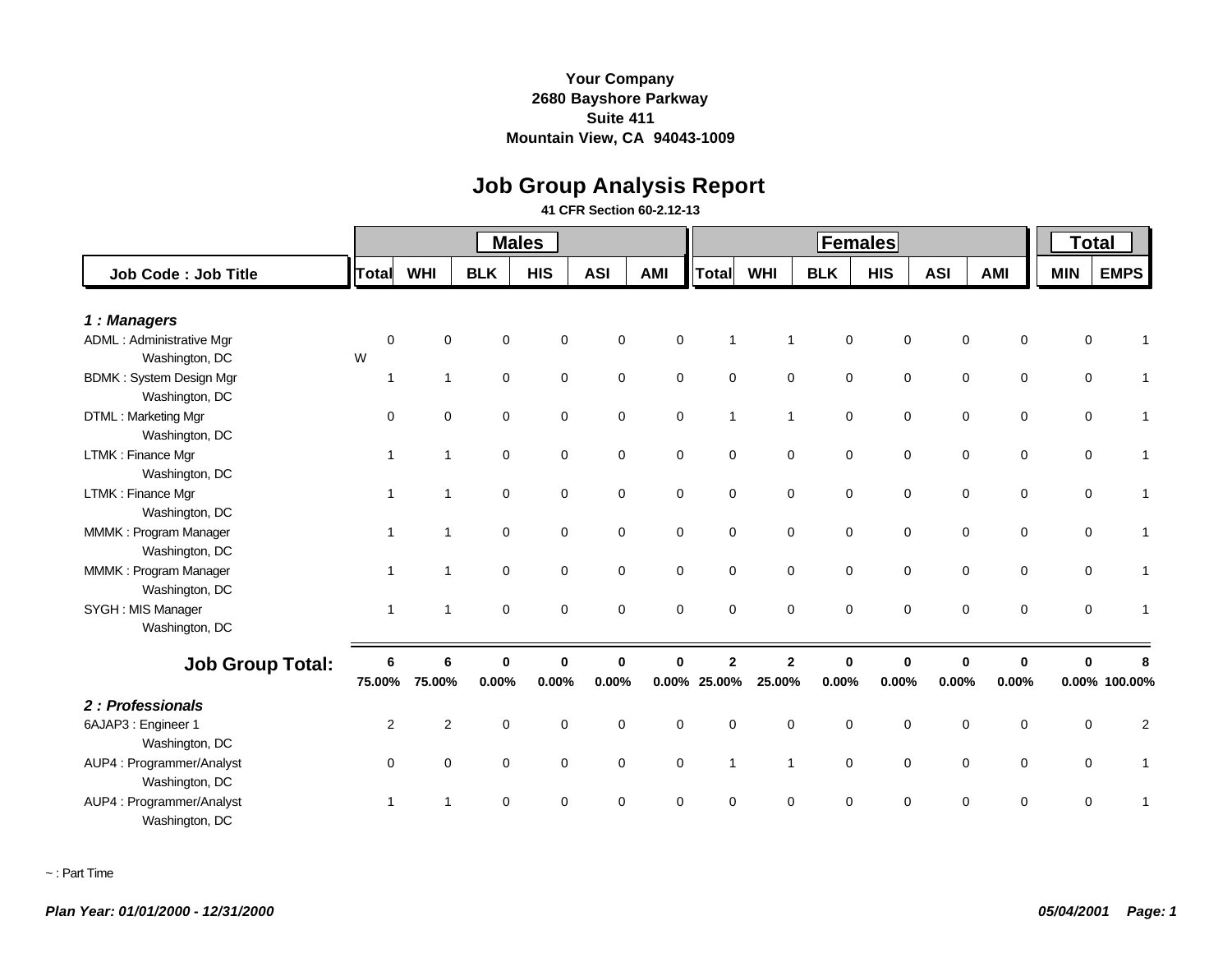# **Job Group Analysis Report**

#### **41 CFR Section 60-2.12-13**

|                                       |              |            |             | <b>Males</b> |             |             |                |                | <b>Total</b>   |             |            |                            |             |             |
|---------------------------------------|--------------|------------|-------------|--------------|-------------|-------------|----------------|----------------|----------------|-------------|------------|----------------------------|-------------|-------------|
| Job Code: Job Title                   | <b>Total</b> | <b>WHI</b> | <b>BLK</b>  | <b>HIS</b>   | <b>ASI</b>  | AMI         | Total          | <b>WHI</b>     | <b>BLK</b>     | <b>HIS</b>  | <b>ASI</b> | <b>AMI</b>                 | <b>MIN</b>  | <b>EMPS</b> |
| <b>AVP1: Systems Analyst</b>          | -1           | 1          | $\mathbf 0$ | $\Omega$     | $\mathbf 0$ | $\Omega$    | $\Omega$       | $\mathbf 0$    | $\Omega$       | $\Omega$    |            | 0<br>$\mathbf 0$           | $\mathbf 0$ |             |
| Washington, DC                        |              |            |             |              |             |             |                |                |                |             |            |                            |             |             |
| <b>AWP2: Applications Analyst</b>     | $\Omega$     | $\Omega$   | $\Omega$    | $\mathbf 0$  | 0           | $\Omega$    | -1             | 1              | $\Omega$       | 0           |            | 0<br>$\mathbf 0$           | $\Omega$    |             |
| Washington, DC                        |              |            |             |              |             |             |                |                |                |             |            |                            |             |             |
| <b>AWP2: Applications Analyst</b>     | -1           | 1          | $\mathbf 0$ | $\mathbf 0$  | $\mathbf 0$ | $\mathbf 0$ | $\mathbf 0$    | $\mathbf 0$    | $\mathbf 0$    | $\mathbf 0$ |            | $\mathbf 0$<br>0           | $\mathbf 0$ |             |
| Washington, DC                        |              |            |             |              |             |             |                |                |                |             |            |                            |             |             |
| BAP2 : Database Administrator 2       |              | 1          | $\mathbf 0$ | $\mathbf 0$  | 0           | 0           | $\mathbf 0$    | $\mathbf 0$    | $\mathbf 0$    | 0           |            | 0<br>0                     | 0           |             |
| Washington, DC                        |              |            |             |              |             |             |                |                |                |             |            |                            |             |             |
| BAP2 : Database Administrator 2       |              |            | $\mathbf 0$ | 0            | 0           | 0           | $\mathbf 0$    | $\mathbf 0$    | $\mathbf 0$    | 0           |            | 0<br>0                     | $\Omega$    |             |
| Washington, DC                        |              |            |             |              |             |             |                |                |                |             |            |                            |             |             |
| BAP3 : Database Administrator 3       |              |            | $\mathbf 0$ | $\mathbf 0$  | $\mathbf 0$ | $\mathbf 0$ | $\mathbf 0$    | $\mathbf 0$    | $\Omega$       | $\mathbf 0$ |            | 0<br>$\mathbf 0$           | $\Omega$    |             |
| Washington, DC                        |              |            |             |              |             |             |                |                |                |             |            |                            |             |             |
| <b>BCP1:</b> Systems Administrator 1  |              |            | $\mathbf 0$ | $\mathbf 0$  | $\mathbf 0$ | 0           | $\mathbf 0$    | $\mathbf 0$    | $\mathbf 0$    | 0           |            | $\mathbf 0$<br>$\mathbf 0$ | $\Omega$    |             |
| Washington, DC                        |              |            |             |              |             |             |                |                |                |             |            |                            |             |             |
| <b>BCP1:</b> Systems Administrator 1  |              | 1          | 0           | 0            | 0           | 0           | $\mathbf 0$    | $\mathbf 0$    | $\mathbf 0$    | 0           |            | 0<br>0                     | 0           |             |
| Washington, DC                        |              |            |             |              |             |             |                |                |                |             |            |                            |             |             |
| BCP4 : Systems Administrator 2        |              | 1          | $\Omega$    | $\mathbf 0$  | $\mathbf 0$ | 0           | $\Omega$       | $\mathbf 0$    | $\Omega$       | $\mathbf 0$ |            | 0<br>$\mathbf 0$           | 0           |             |
| Washington, DC                        |              |            |             |              |             |             |                |                |                |             |            |                            |             |             |
| BCP4 : Systems Administrator 2        |              |            | $\mathbf 0$ | $\mathbf 0$  | 0           | 0           | $\mathbf 0$    | $\mathbf 0$    | $\mathbf 0$    | $\mathbf 0$ |            | $\mathbf 0$<br>0           | 0           |             |
| Washington, DC                        |              |            |             |              |             |             |                |                |                |             |            |                            |             |             |
| ~BCP4 : Systems Administrator 2       | $\Omega$     | 0          | $\mathbf 0$ | $\mathbf 0$  | $\mathbf 0$ | $\mathbf 0$ | $\overline{1}$ | $\mathbf 0$    | $\overline{1}$ | $\mathbf 0$ |            | $\mathbf 0$<br>$\mathbf 0$ |             |             |
| Washington, DC                        |              |            |             |              |             |             |                |                |                |             |            |                            |             |             |
| <b>BCP4: Systems Administrator 2</b>  | $\Omega$     | $\Omega$   | $\mathbf 0$ | 0            | 0           | 0           | $\mathbf{1}$   | $\overline{1}$ | $\Omega$       | 0           |            | 0<br>0                     | $\Omega$    |             |
| Washington, DC                        |              |            |             |              |             |             |                |                |                |             |            |                            |             |             |
| <b>BDP4: System Design Specialist</b> |              | 1          | $\mathbf 0$ | 0            | 0           | 0           | $\mathbf 0$    | $\mathbf 0$    | $\mathbf 0$    | 0           |            | $\mathbf 0$<br>$\mathbf 0$ | $\Omega$    |             |
| Washington, DC                        |              |            |             |              |             |             |                |                |                |             |            |                            |             |             |
| <b>BDP4: System Design Specialist</b> |              | 0          |             | $\Omega$     | $\Omega$    | $\Omega$    | $\Omega$       | $\Omega$       | $\Omega$       | $\Omega$    |            | $\Omega$<br>$\Omega$       |             |             |
| Washington, DC                        |              |            |             |              |             |             |                |                |                |             |            |                            |             |             |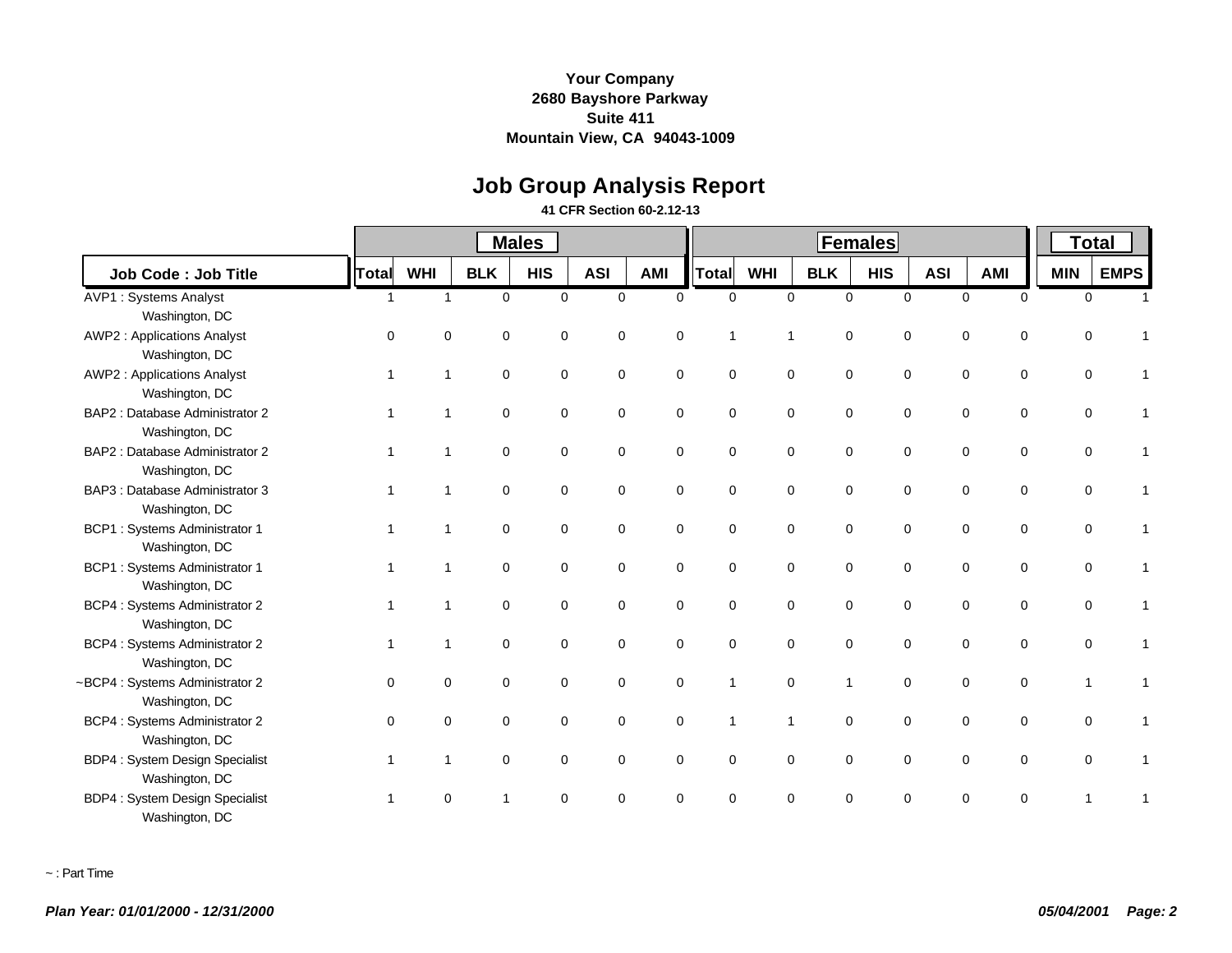# **Job Group Analysis Report**

#### **41 CFR Section 60-2.12-13**

|                                                        |                         |                |             | <b>Males</b> |             |             |              |            |                             | <b>Total</b> |             |                            |             |             |
|--------------------------------------------------------|-------------------------|----------------|-------------|--------------|-------------|-------------|--------------|------------|-----------------------------|--------------|-------------|----------------------------|-------------|-------------|
| Job Code: Job Title                                    | <b>Total</b>            | <b>WHI</b>     | <b>BLK</b>  | <b>HIS</b>   | <b>ASI</b>  | <b>AMI</b>  | <b>Total</b> | <b>WHI</b> | <b>BLK</b>                  | <b>HIS</b>   | <b>ASI</b>  | <b>AMI</b>                 | <b>MIN</b>  | <b>EMPS</b> |
| <b>BDP4: System Design Specialist</b>                  | 2                       | 2              | $\mathbf 0$ | $\mathbf 0$  | $\mathbf 0$ | $\Omega$    | $\mathbf 0$  |            | $\mathbf 0$<br>$\mathbf 0$  | $\mathbf 0$  |             | $\mathbf 0$<br>$\mathbf 0$ | $\mathbf 0$ | 2           |
| Washington, DC                                         |                         |                |             |              |             |             |              |            |                             |              |             |                            |             |             |
| <b>BEP3: Computer Assistant</b><br>Washington, DC      | $\Omega$                | $\Omega$       | 0           | 0            | $\mathbf 0$ | $\mathbf 0$ | $\mathbf{1}$ | 1          | $\mathbf 0$                 | $\mathbf 0$  | $\mathbf 0$ | 0                          | 0           |             |
| <b>HEN1: Business Analyst</b><br>Washington, DC        | $\mathbf 0$             | $\mathbf 0$    | 0           | $\mathbf 0$  | $\mathbf 0$ | $\mathbf 0$ | $\mathbf{1}$ |            | $\mathbf 0$<br>$\mathbf{1}$ | $\pmb{0}$    |             | $\mathbf 0$<br>$\mathbf 0$ | 0           |             |
| JAP4 : Engineer 2<br>Washington, DC                    | $\mathbf 1$             | $\overline{1}$ | 0           | $\mathbf 0$  | $\mathbf 0$ | 0           | 0            |            | $\mathbf 0$<br>$\mathbf 0$  | $\mathbf 0$  |             | $\mathbf 0$<br>0           | 0           |             |
| JAP5 : Engineer 3<br>Washington, DC                    | $\overline{\mathbf{1}}$ | $\overline{1}$ | 0           | $\mathbf 0$  | 0           | 0           | 0            |            | $\mathbf 0$<br>$\mathbf 0$  | $\mathbf 0$  |             | 0<br>$\mathbf 0$           | 0           |             |
| JAP6 : Engineer 4<br>Washington, DC                    | 2                       | 2              | $\mathbf 0$ | $\Omega$     | $\mathbf 0$ | $\mathbf 0$ | 0            |            | $\mathbf 0$<br>$\mathbf 0$  | $\mathbf 0$  |             | $\mathbf 0$<br>$\mathbf 0$ | 0           | 2           |
| JBN2 : Technical Analyst<br>Dallas, TX                 | $\mathbf{1}$            | $\overline{1}$ | $\mathbf 0$ | $\mathbf 0$  | $\mathbf 0$ | $\mathbf 0$ | 0            |            | $\mathbf 0$<br>$\mathbf 0$  | $\mathbf 0$  | $\mathbf 0$ | $\mathbf 0$                | 0           |             |
| JEP4 : Technical Services Specialist<br>Washington, DC | $\overline{1}$          | $\overline{1}$ | 0           | $\mathbf 0$  | 0           | 0           | $\mathbf 0$  |            | $\mathbf 0$<br>$\mathbf 0$  | $\mathbf 0$  |             | $\mathbf 0$<br>$\mathbf 0$ | 0           |             |
| MDP3: Computer Based Trainer<br>Washington, DC         | $\Omega$                | $\Omega$       | $\Omega$    | $\Omega$     | $\Omega$    | $\mathbf 0$ | $\mathbf{1}$ |            | $\mathbf 0$<br>$\mathbf{1}$ | $\mathbf 0$  |             | $\mathbf 0$<br>$\mathbf 0$ | 0           |             |
| MMP4 : Program Specialist 1<br>Washington, DC          | $\overline{1}$          | $\overline{1}$ | $\mathbf 0$ | $\mathbf 0$  | $\mathbf 0$ | 0           | 0            |            | $\mathbf 0$<br>$\mathbf 0$  | $\mathbf 0$  |             | $\mathbf 0$<br>$\mathbf 0$ | 0           |             |
| MMP4 : Program Specialist 1<br>Washington, DC          | 1                       | $\overline{1}$ | $\mathbf 0$ | $\mathbf 0$  | $\mathbf 0$ | $\mathbf 0$ | 0            |            | $\mathbf 0$<br>$\mathbf 0$  | $\mathbf 0$  |             | $\mathbf 0$<br>$\mathbf 0$ | 0           |             |
| MMP5 : Program Specialist 2<br>Washington, DC          | $\mathbf{1}$            | $\overline{1}$ | 0           | 0            | $\mathbf 0$ | 0           | 0            |            | $\mathbf 0$<br>$\mathbf 0$  | $\mathbf 0$  | $\mathbf 0$ | 0                          | 0           | 1           |
| MWP2 : Project Specialist 1<br>Washington, DC          | $\Omega$                | $\Omega$       | 0           | $\mathbf 0$  | $\mathbf 0$ | 0           | $\mathbf{1}$ |            | $\mathbf 0$<br>$\mathbf{1}$ | $\mathbf 0$  |             | 0<br>0                     | 0           |             |
| MWP3 : Project Specialist 2<br>Washington, DC          | -1                      | 1              | $\Omega$    | $\Omega$     | $\Omega$    | $\Omega$    | $\Omega$     |            | $\Omega$<br>$\Omega$        | $\Omega$     |             | $\Omega$<br>$\Omega$       | 0           |             |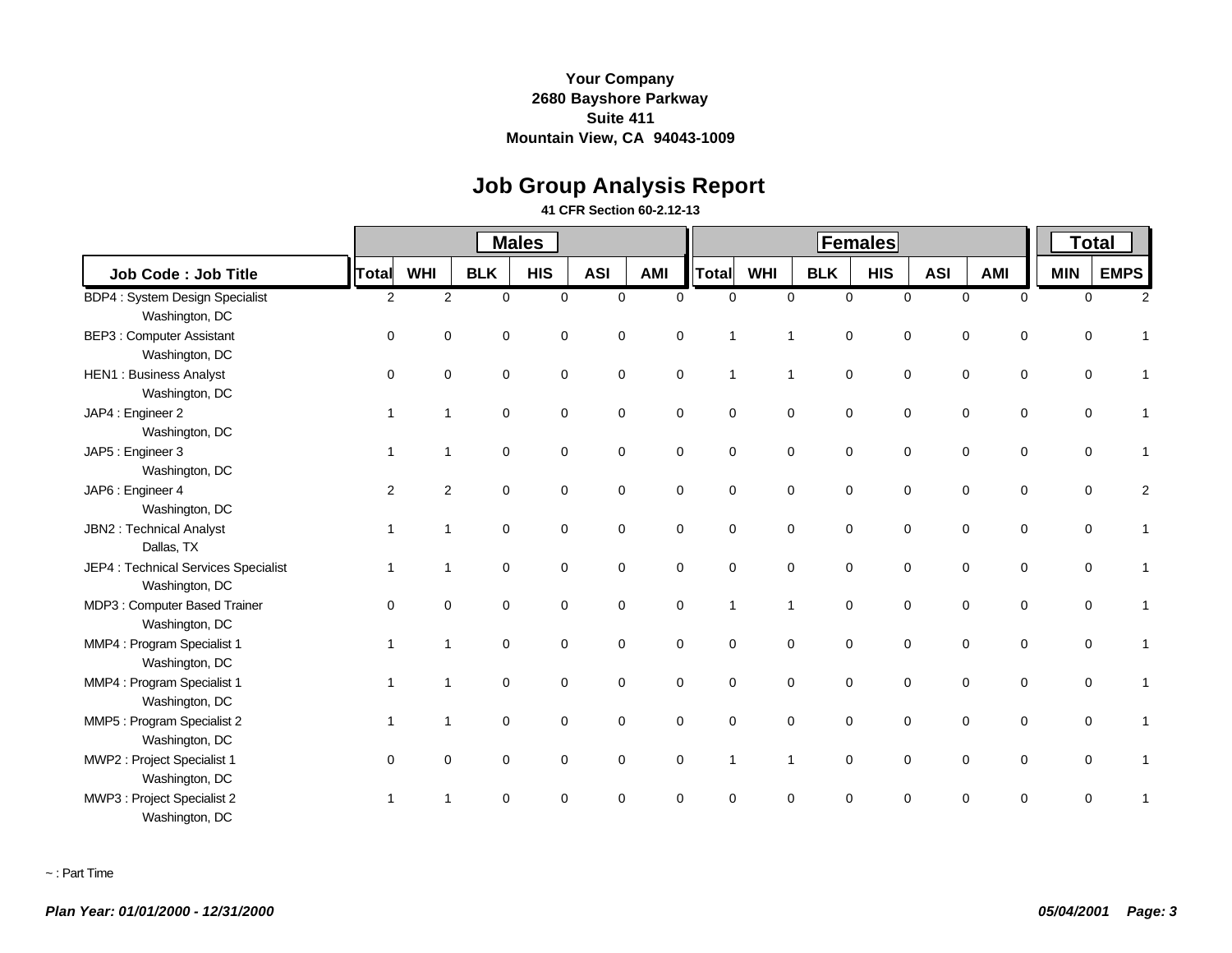# **Job Group Analysis Report**

#### **41 CFR Section 60-2.12-13**

|                             |              |                |              | <b>Males</b> |             |             |              |              |              | <b>Total</b> |            |             |             |             |             |
|-----------------------------|--------------|----------------|--------------|--------------|-------------|-------------|--------------|--------------|--------------|--------------|------------|-------------|-------------|-------------|-------------|
| <b>Job Code: Job Title</b>  | Total        | <b>WHI</b>     | <b>BLK</b>   | <b>HIS</b>   | <b>ASI</b>  | <b>AMI</b>  | Total        | <b>WHI</b>   | <b>BLK</b>   | <b>HIS</b>   | <b>ASI</b> | <b>AMI</b>  |             | <b>MIN</b>  | <b>EMPS</b> |
| MWP3 : Project Specialist 2 | $\mathbf 0$  | $\mathbf 0$    | $\mathbf 0$  | $\mathbf 0$  | $\mathbf 0$ | $\Omega$    | $\mathbf{1}$ | $\mathbf{1}$ | $\mathbf 0$  | $\mathbf 0$  |            | $\mathbf 0$ | $\mathbf 0$ | $\mathbf 0$ |             |
| Washington, DC              |              |                |              |              |             |             |              |              |              |              |            |             |             |             |             |
| MWP3 : Project Specialist 2 | 1            | $\mathbf 0$    | 1            | 0            | 0           | $\mathbf 0$ | $\mathbf 0$  | $\mathbf 0$  | $\mathbf 0$  | $\mathbf 0$  |            | 0           | 0           | 1           |             |
| Washington, DC              |              |                |              |              |             |             |              |              |              |              |            |             |             |             |             |
| MWP4 : Project Specialist 3 | $\mathbf 0$  | 0              | $\mathbf 0$  | $\mathbf 0$  | $\mathbf 0$ | $\mathbf 0$ | $\mathbf{1}$ | $\mathbf{1}$ | $\mathsf 0$  | $\mathbf 0$  |            | $\mathbf 0$ | 0           | 0           |             |
| Washington, DC              |              |                |              |              |             |             |              |              |              |              |            |             |             |             |             |
| MWP4 : Project Specialist 3 |              | 1              | $\mathbf 0$  | $\mathbf 0$  | $\mathbf 0$ | $\mathbf 0$ | $\mathbf 0$  | $\mathbf 0$  | $\mathbf 0$  | $\mathbf 0$  |            | $\mathbf 0$ | $\mathbf 0$ | $\mathbf 0$ |             |
| Washington, DC              |              |                |              |              |             |             |              |              |              |              |            |             |             |             |             |
| MWP4 : Project Specialist 3 |              | $\overline{1}$ | 0            | $\mathbf 0$  | 0           | 0           | $\mathbf 0$  | $\mathbf 0$  | $\mathbf 0$  | $\mathbf 0$  |            | 0           | 0           | 0           |             |
| Washington, DC              |              |                |              |              |             |             |              |              |              |              |            |             |             |             |             |
| MWP4 : Project Specialist 3 | 3            | $\overline{2}$ | 1            | $\mathbf 0$  | 0           | $\mathbf 0$ | $\mathbf 0$  | $\mathsf 0$  | $\mathbf 0$  | $\mathbf 0$  |            | 0           | 0           | 1           | 3           |
| Washington, DC              |              |                |              |              |             |             |              |              |              |              |            |             |             |             |             |
| MWP5 : Project Specialist 5 | $\mathbf{1}$ | 1              | $\mathbf 0$  | 0            | 0           | $\mathbf 0$ | $\mathbf{1}$ | $\mathbf{1}$ | $\mathbf 0$  | $\mathbf 0$  |            | 0           | 0           | 0           | 2           |
| Washington, DC              |              |                |              |              |             |             |              |              |              |              |            |             |             |             |             |
| MWP5 : Project Specialist 5 | 2            | 1              | $\mathbf{1}$ | $\mathbf 0$  | 0           | $\mathbf 0$ | $\mathbf 0$  | $\mathsf 0$  | $\mathsf 0$  | $\mathbf 0$  |            | $\mathbf 0$ | 0           | 1           | 2           |
| Washington, DC              |              |                |              |              |             |             |              |              |              |              |            |             |             |             |             |
| MWP5 : Project Specialist 5 | 4            | 4              | $\Omega$     | $\Omega$     | $\Omega$    | $\mathbf 0$ | $\Omega$     | $\mathbf 0$  | $\mathbf 0$  | $\mathbf 0$  |            | $\mathbf 0$ | $\mathbf 0$ | $\mathbf 0$ | 4           |
| Washington, DC              |              |                |              |              |             |             |              |              |              |              |            |             |             |             |             |
| MWP5 : Project Specialist 5 |              |                | $\mathbf 0$  | $\mathbf 0$  | $\mathbf 0$ | $\mathbf 0$ | $\mathbf 0$  | $\mathbf 0$  | $\mathbf 0$  | $\mathbf 0$  |            | $\mathbf 0$ | $\mathbf 0$ | $\mathbf 0$ |             |
| Washington, DC              |              |                |              |              |             |             |              |              |              |              |            |             |             |             |             |
| NRP2 : Analyst 1            |              |                | $\mathbf 0$  | $\mathbf 0$  | 0           | 0           | $\mathbf 0$  | $\mathsf 0$  | $\mathbf 0$  | $\mathbf 0$  |            | 0           | $\pmb{0}$   | 0           |             |
| Washington, DC              |              |                |              |              |             |             |              |              |              |              |            |             |             |             |             |
| NRP2 : Analyst 1            | $\Omega$     | 0              | 0            | 0            | 0           | $\mathbf 0$ | 3            | 3            | $\mathbf 0$  | $\mathbf 0$  |            | 0           | 0           | 0           |             |
| Washington, DC              |              |                |              |              |             |             |              |              |              |              |            |             |             |             |             |
| NRP2 : Analyst 1            | $\mathbf 0$  | 0              | 0            | 0            | 0           | $\mathbf 0$ | $\mathbf{1}$ | $\mathbf 0$  | $\mathbf 0$  | $\mathbf 0$  |            | 1           | $\mathbf 0$ | 1           |             |
| Washington, DC              |              |                |              |              |             |             |              |              |              |              |            |             |             |             |             |
| NRP3 : Analyst 2            | $\Omega$     | $\Omega$       | $\Omega$     | $\Omega$     | $\Omega$    | $\Omega$    | 1            | $\mathbf 0$  | $\mathbf{1}$ | $\Omega$     |            | $\Omega$    | $\Omega$    |             |             |
| Washington, DC              |              |                |              |              |             |             |              |              |              |              |            |             |             |             |             |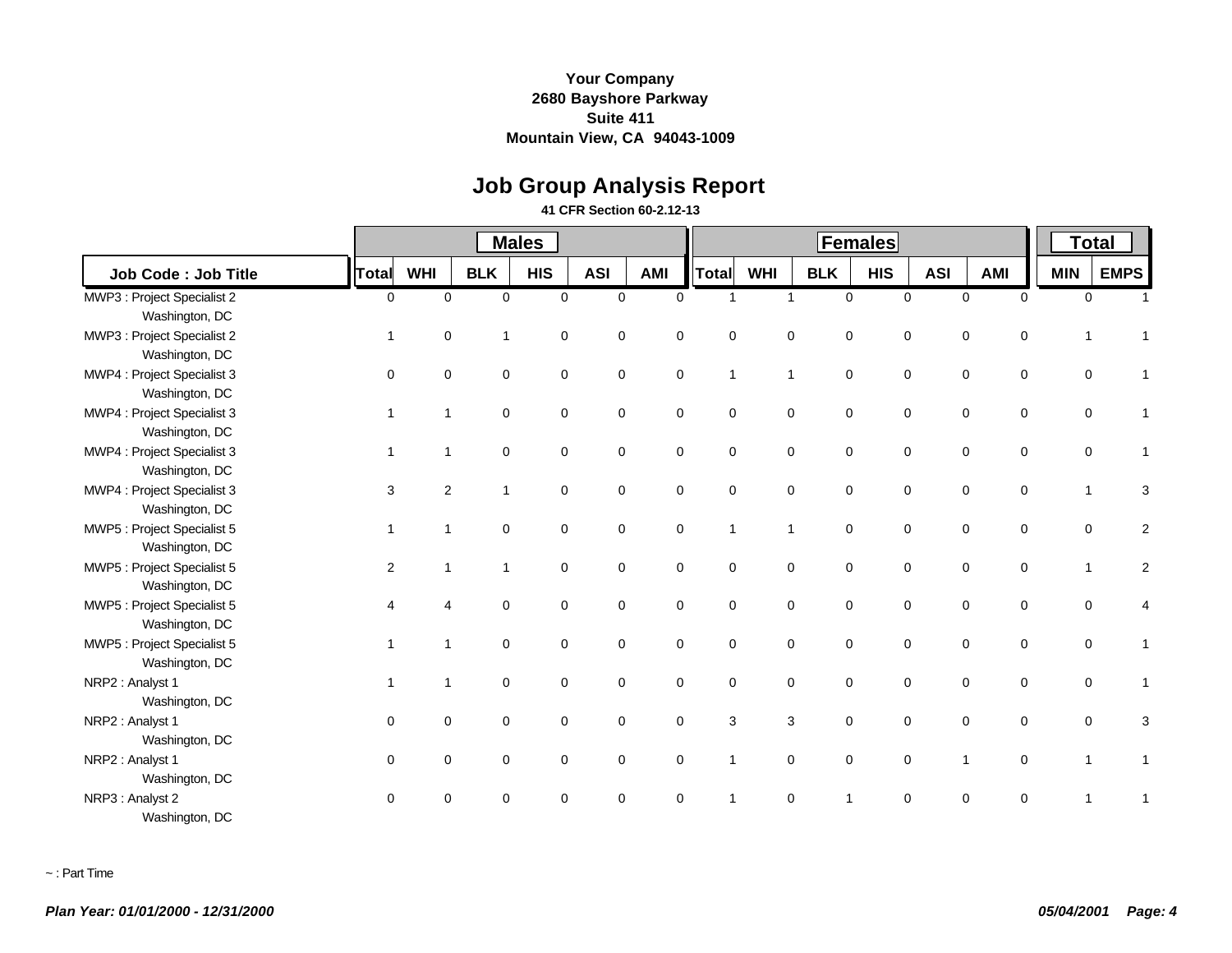# **Job Group Analysis Report**

#### **41 CFR Section 60-2.12-13**

|                                                     |                |                |                | <b>Males</b>         |              |                      |                |                | <b>Total</b>            |                      |            |                            |                |                      |
|-----------------------------------------------------|----------------|----------------|----------------|----------------------|--------------|----------------------|----------------|----------------|-------------------------|----------------------|------------|----------------------------|----------------|----------------------|
| <b>Job Code: Job Title</b>                          | <b>Total</b>   | <b>WHI</b>     | <b>BLK</b>     | <b>HIS</b>           | <b>ASI</b>   | <b>AMI</b>           | <b>Total</b>   | <b>WHI</b>     | <b>BLK</b>              | <b>HIS</b>           | <b>ASI</b> | <b>AMI</b>                 | <b>MIN</b>     | <b>EMPS</b>          |
| NRP4 : Analyst 3<br>Washington, DC                  | $\overline{1}$ | $\overline{1}$ | $\mathbf 0$    | $\mathbf 0$          | $\mathbf{0}$ | $\Omega$             | $\mathbf 0$    | $\mathbf 0$    | $\mathbf 0$             | $\mathbf 0$          |            | $\mathbf 0$<br>$\Omega$    | $\mathbf 0$    |                      |
| <b>Job Group Total:</b>                             | 42<br>72.41%   | 38<br>65.51%   | 4<br>6.89%     | $\bf{0}$<br>$0.00\%$ | 0<br>0.00%   | $\bf{0}$<br>$0.00\%$ | 16<br>27.58%   | 13<br>22.41%   | $\overline{2}$<br>3.44% | $\mathbf 0$<br>0.00% | 1<br>1.72% | $\mathbf 0$<br>0.00%       | $\overline{7}$ | 58<br>12.06% 100.00% |
| 5 : Clerical                                        |                |                |                |                      |              |                      |                |                |                         |                      |            |                            |                |                      |
| <b>HYNA: Finance Specialist 1</b><br>Washington, DC | $\Omega$       | $\mathbf 0$    | $\mathbf 0$    | 0                    | $\mathbf 0$  | $\mathbf 0$          | 1              | 1              | 0                       | $\mathbf 0$          |            | $\mathbf 0$<br>$\mathbf 0$ | 0              |                      |
| HYNB : Finance Specialist 2<br>Washington, DC       | 0              | $\mathbf 0$    | $\mathbf 0$    | $\mathbf 0$          | 0            | $\mathbf 0$          | $\mathbf{1}$   | $\mathbf{1}$   | $\pmb{0}$               | $\mathbf 0$          |            | $\mathbf 0$<br>$\mathbf 0$ | $\mathbf 0$    | 1                    |
| HYNB : Finance Specialist 2<br>Washington, DC       | 2              | $\overline{1}$ | $\overline{1}$ | $\mathbf 0$          | $\mathbf 0$  | $\mathbf 0$          | 15             | 9              | 6                       | $\mathbf 0$          |            | $\pmb{0}$<br>$\mathbf 0$   | $\overline{7}$ | 17                   |
| HYNB : Finance Specialist 2<br>Washington, DC       | $\mathbf 0$    | $\mathbf 0$    | $\mathbf 0$    | $\mathbf 0$          | $\mathbf 0$  | $\mathbf 0$          | 6              | 4              | 0                       | $\mathbf 0$          |            | 2<br>$\mathbf 0$           | 2              | 6                    |
| HYNC : Finance Specialist 3<br>Houston, TX          | $\mathbf 0$    | $\mathbf 0$    | $\mathbf 0$    | $\mathbf 0$          | 0            | 0                    | $\mathbf{1}$   | $\mathbf 0$    | $\mathbf 0$             | $\mathbf{1}$         |            | $\mathbf 0$<br>$\mathbf 0$ | $\mathbf{1}$   | 1                    |
| HYNC : Finance Specialist 3<br>Washington, DC       | -1             | $\overline{1}$ | $\Omega$       | $\Omega$             | $\Omega$     | $\Omega$             | $\Omega$       | $\Omega$       | 0                       | $\Omega$             |            | $\mathbf 0$<br>$\mathbf 0$ | $\mathbf 0$    | 1                    |
| HYNC : Finance Specialist 3<br>Washington, DC       | $\Omega$       | $\mathbf 0$    | $\mathbf 0$    | $\mathbf 0$          | $\mathbf 0$  | $\mathbf 0$          | $\overline{4}$ | $\overline{1}$ | 3                       | $\mathbf 0$          |            | $\mathbf 0$<br>$\mathbf 0$ | 3              |                      |
| MLNC: Office Administrator<br>Washington, DC        | $\Omega$       | $\mathbf 0$    | $\mathbf 0$    | $\mathbf 0$          | $\mathbf 0$  | $\mathbf 0$          | $\mathbf{1}$   | 1              | 0                       | $\mathbf 0$          |            | $\mathbf 0$<br>$\mathbf 0$ | $\mathbf 0$    | 1                    |
| MXNA: Admin Assistant 1<br>Washington, DC           | $\Omega$       | $\mathbf 0$    | $\mathbf 0$    | 0                    | $\mathbf 0$  | $\mathbf 0$          | $\mathbf{1}$   | $\mathbf 0$    | $\mathbf{1}$            | $\mathbf 0$          |            | $\mathbf 0$<br>0           | $\mathbf{1}$   | 1                    |
| MXNC: Admin Assistant 3<br>Washington, DC           | $\mathbf 0$    | $\mathbf 0$    | $\mathbf 0$    | 0                    | $\mathbf 0$  | $\mathbf 0$          | 2              | 2              | 0                       | $\mathbf 0$          |            | $\mathbf 0$<br>$\mathbf 0$ | $\mathbf 0$    | 2                    |
| MXNC: Admin Assistant 3<br>Washington, DC           | $\Omega$       | $\Omega$       | $\Omega$       | $\Omega$             | $\Omega$     | $\Omega$             | 2              | $\overline{2}$ | $\Omega$                | $\Omega$             |            | $\Omega$<br>$\mathbf 0$    | $\mathbf 0$    | $\overline{c}$       |